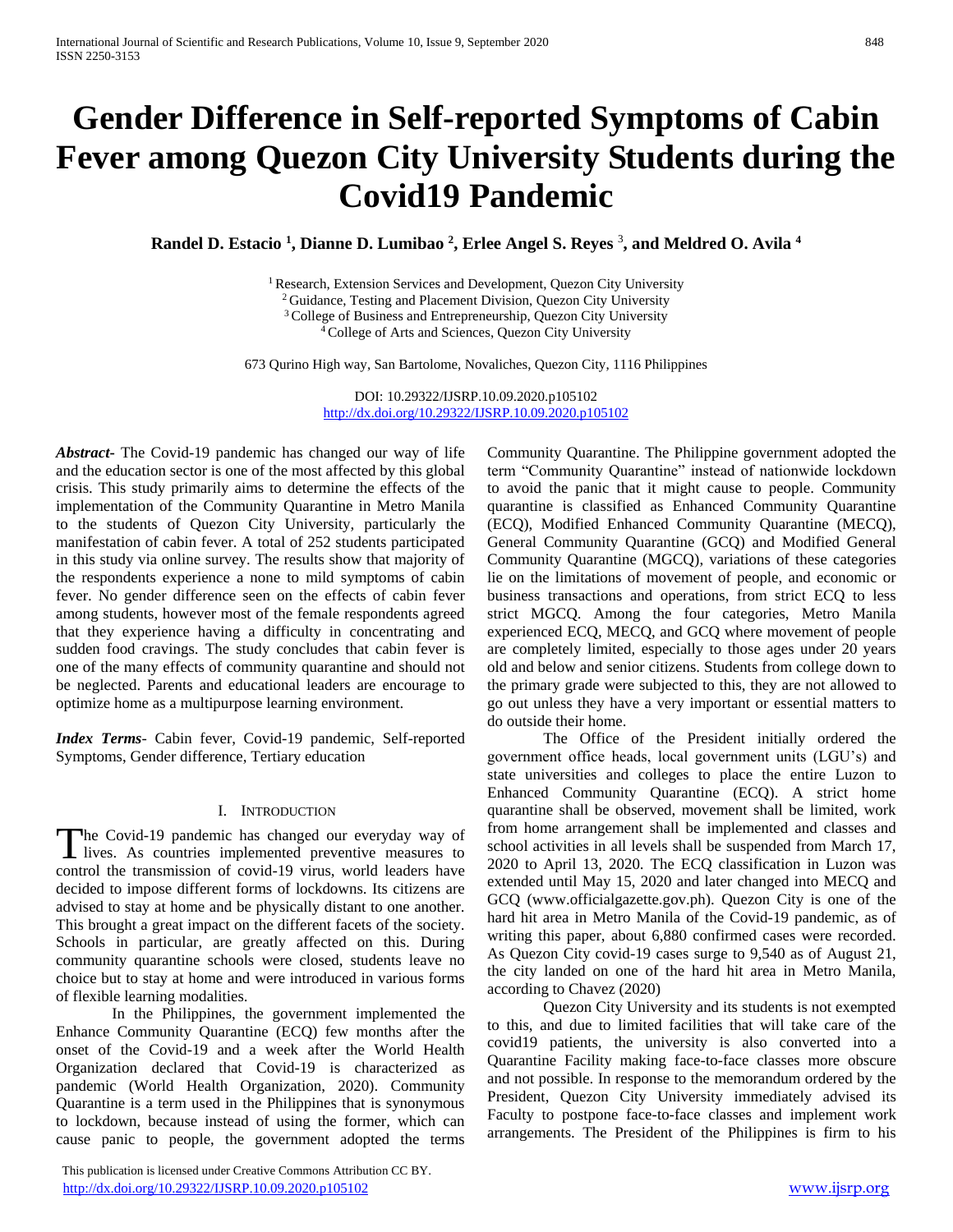decision of "no vaccine, no face-to-face classes". Students are isolated at their respective homes and make the most of their time indoors.

According to psychologists, medical practitioners, and other mental health professionals, isolation brought by various natural phenomena such as the pandemic may cause to a socalled cabin fever, because socialization and movement are being restricted. Originally, cabin fever is described as the irritable feelings of people who lived way out in the country and stuck in their "cabins" due to changes of season or weather. Hartwell-Walker (2020) states that because of lack of social interaction and isolation, people got restless, irritable and lonely. In addition, Fritscher (2020), stresses that cabin fever is a common response when a person experienced confinement over a long period of time. Furthermore, it describes the psychological symptoms that people may experience when they are unable to leave their home and engage in social interaction. It is not a specific diagnosis, but rather a constellation of symptoms that can occur when someone is being socially isolated, and it is not listed on DSM-5, the manual of mental illness but its acknowledge to be real and can significantly affect a person's quality of life. He opines further that cabin fever will experience exactly the same symptoms, but many people report feeling intensely irritable or restless. Other commonly experienced effects such as irritable or being restless, lethargy, sadness or depression, trouble concentrating, lack of patience, food cravings, decreased motivation, difficulty in waking up, frequent napping, and hopelessness. It is important to note that these symptoms may also be indicative of a wide range of other disorders. If these symptoms are distressing or impacting the person's regular functioning, a trained mental health professional could help you determine if you have a treatable disorder. The behavioral effects of cabin fever may include: (1) feeling unable to keep up with a daily or weekly routine; (2) difficulty sleeping; (3) sleeping too much; (4) difficulty concentrating; (5) changes in grooming; (6) changes in eating habits; and (7) drinking too much alcohol.

According to Young (2020), human beings evolved as social animals, and, on the whole, people tend to feel good and function better effectively when they connect with one another. In addition, Rogers (2020) states that human beings are social creatures, but some are more social than others. Also, people who are highly social or active may be more prone to cabin fever than those who are accustomed to spending time alone. The shift from a socially active way of life to a more limited and isolated one can be enough to trigger cabin fever. Furthermore, Porpa (2020) stresses that people around the world may experience cabin fever during lockdowns and physical isolation due to Covid-19 pandemic and it is more common and widespread as compared in the past decade.

Some factors that can cause or contribute to cabin fever includes feeling unable to connect physically with friends and family, being unable to partake in activities that the person finds enjoyable or meaningful, becoming burned out by work, feeling unmotivated and lethargic due to having too little or no work, and becoming increasingly anxious about finances due to a lack of income, according to Fritscher (2020); Park (2020); Rogers (2020) and Young (2020).

Sng (2020) emphasizes that different people may experience a combination of symptoms, and to a varying extent. This depends on their personality, temperament and current coping abilities. For instance, extroverts may feel worse at first because they enjoy being with other people. Jones (2020) and Sng (2020) point out that while extroverts can adapt to being alone with time, as isolation prolongs, both extroverts and introverts may similarly find themselves feeling distressed at the situation.

Of greater concern are those who already have mental health issues. These people should seek the help they need if they feel their moods deteriorating, according to Dresden, (2020) and Lange (2020). Similarly, Dresden (2020) and Sng (2020) state that the increased distress experienced may trigger other mental health disorders like generalized anxiety, paranoia, obsessive compulsive disorder, depression and some may entertain suicidal thoughts.

In the midst of the Covid-19 pandemic, students from Local Colleges and Universities (LCUs) especially in Quezon City University (QCU) faced a hard time to adjust to the socalled "New Normal". Identifying the experiences of students during the lockdown and whether they experienced a cabin fever is very essential at this point, so that educational leaders and even parents may develop coping strategies and activities for them. Thus, this study primarily aims to explore the effects of the implementation of the Community Quarantine in Metro Manila among the students of Quezon City University.

Specifically, this study aims to determine if the students of Quezon City University manifest symptoms of cabin fever as a result of the implementation of the Community Quarantine in Metro Manila; determine the effects of the implementation of the Community Quarantine in Metro Manila among college students in terms of physical, mental, and psychological that leads to the manifestation of cabin fever symptoms; identify the coping mechanisms used by the students to overcome the negative effects of the implementation of the Community Quarantine in Metro Manila; determine the significant difference in selfreported symptoms of cabin fever among students of Quezon City University during the implementation of the Community Quarantine in Metro Manila in terms of their gender; and based from the results, identify some interventions that may be used by educational leaders and parents to help the students to overcome the effect of cabin fever during the pandemic.

This study hypothesize that students of Quezon City University does not experience or even manifest symptoms and effects of cabin fever during the implementation of the Community Quarantine in Metro Manila, and there is no significant difference in self-reported symptoms and effects of cabin fever among students of Quezon City University during the implementation of the Community Quarantine in Metro Manila in terms of their gender.

## II. METHODOLOGY

## 2.1 Research Design

Descriptive research design was employed in this study. Descriptive research is a type of research that is mainly concerned with describing the nature or condition and the degree in the detail of the present situation. This method is used to describe the nature of a situation, as it existed at the time of the study and to explore the cause of a particular phenomenon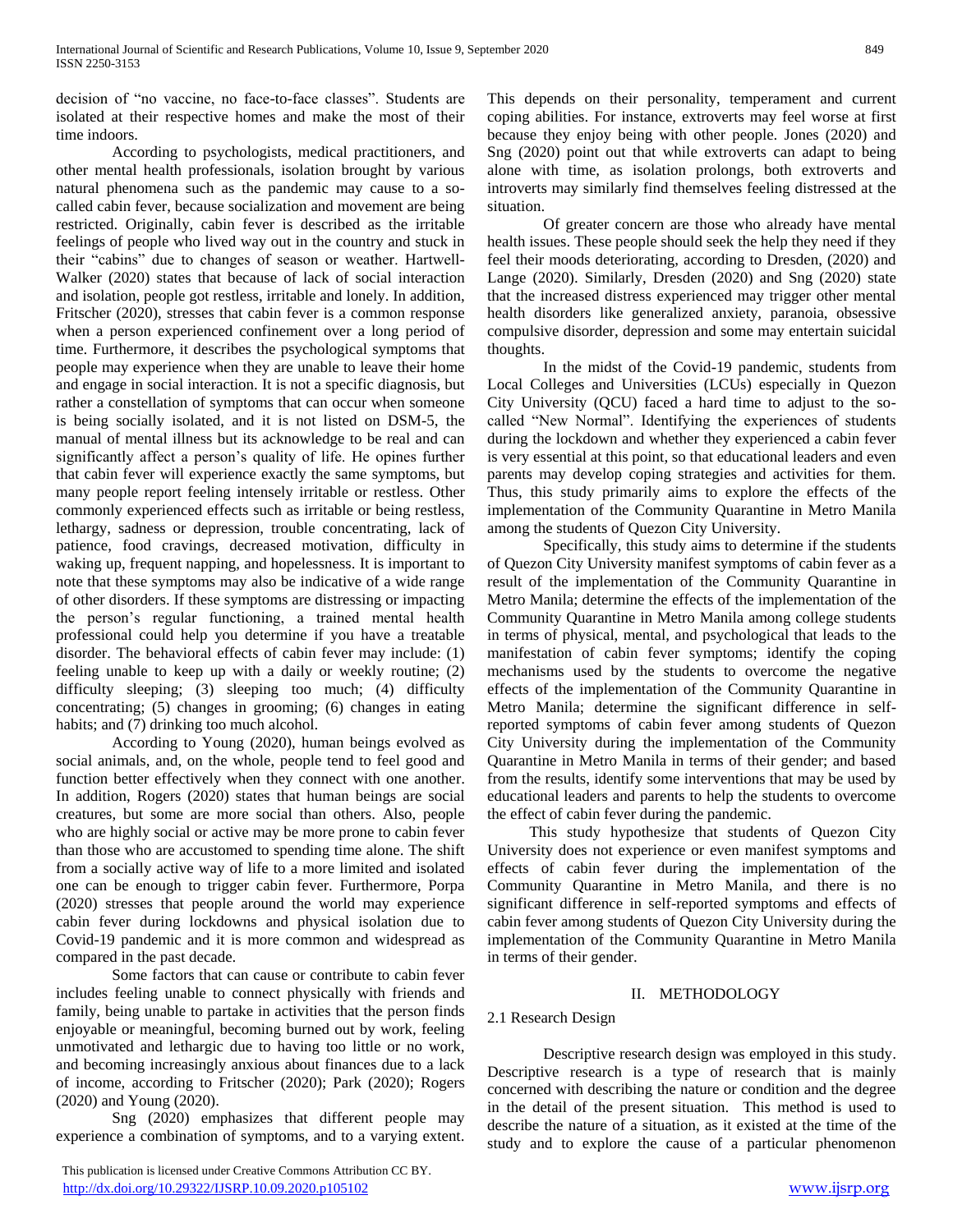according to Fraenkel, Wallen, and Hyun (2013). The aim of descriptive research is to obtain an accurate profile of the people, events or situations. With this research type, it is essential that the researcher already has a clear view or picture of the phenomena being investigated before the data collection procedure is carried out. The researcher used this kind of research to obtain first hand data from the respondents so as to formulate rational and sound conclusions and recommendations of the study. The descriptive approach is quick and practical in terms of the financial aspect. In addition, descriptive method is advantageous due to its flexibility, which can use either qualitative or quantitative data or both, giving the researcher greater options in selecting the instrument for data-gathering.

## 2.2 Locale and Time of the Study

The study was conducted in Quezon City during the onset of the Covid19 pandemic and the implementation of the Community Quarantine in Metro Manila, Philippines.



## 2.3 Population and Sampling

The general population of this study refers to all college students of QCU who are officially enrolled during the Second Semester of the Academic Year 2019-2020. From a total of seven thousand one hundred seventy (7,170) students, a total of two hundred fifty two (252) students participated and served as

 This publication is licensed under Creative Commons Attribution CC BY. <http://dx.doi.org/10.29322/IJSRP.10.09.2020.p105102> [www.ijsrp.org](http://ijsrp.org/)

the respondents of this study. The total sample size was obtained using the formula of Laurentina Paler-Calmorin and Melchor Calmorin (2012). To obtain the sample respondents, the study employed the convenience non-random sampling techniques, where in the sample is any group of individuals that is conveniently available to be studied. In this case, since the city is under community quarantine, answering the survey checklist in a face-to-face manner is impossible, that is why whoever is available to answer the online survey checklist during the survey period until the total number of respondents is achieve were considered to be the respondents of the study. Furthermore, before the respondent to be included in the study, he or she must be a bonafide student of QCU during the Second Semester of the Academic Year 2019-2020, and to ensure the quality of data, those completely filled out online survey checklists were considered for data analysis and interpretation.

## 2.4 Research Instrument

Since the intention of this study is to describe the existing situation without any attempt to influence it, this study used a researcher-made survey checklist to determine whether the students manifest symptoms of cabin fever, their coping mechanism to overcome cabin fever, and whether their responses are affected by their gender.

To determine the instrument's validity, three experts from the field of education and psychology were asked to validate the form and content of the survey checklist. Their comments and suggestions were reflected in the final form of the instrument. In addition, to test the instrument's reliability, a total of fifteen students who are not part of this study were asked to answer the online survey checklist and the results were subjected for a Cronbach's alpha test. The results show that the instrument is reliable having a Chronbach's alpha value of 0.78.

After having found that that instrument is valid and reliable, the researcher-made survey checklist was converted into an electronic survey questionnaire using Google Forms Application and the link was posted to different social media platforms to reach wider participants. The online survey last for about five days during the first week of August, 2020.

The online survey checklist is divided into three parts: Part 1 – Informed Consent Form, Part 2 – Respondent's Profile, and Part 3 – Checklist of Cabin Fever Symptoms and Effects. Part 3 of the online survey checklist consist of five questions that gathered the self-assessment of the respondent towards the symptoms of cabin fever, which includes where do they stayed during the community quarantine, who are their companion/s during the community quarantine, what do they feel during the implementation of the community quarantine, what sudden change in their behavior and routine that they have noticed, and how do they spend their days during the implementation of the community quarantine. Questions number three and four consists of five choices which represents the degree of agreement of each respondent had on the given statement.

Statistical measures are used in making inferences, interpretations, conclusions, or generalizations of this study. After the retrieval of the online survey checklist, responses of the students were tallied, tabulated, analyzed, and interpreted by the

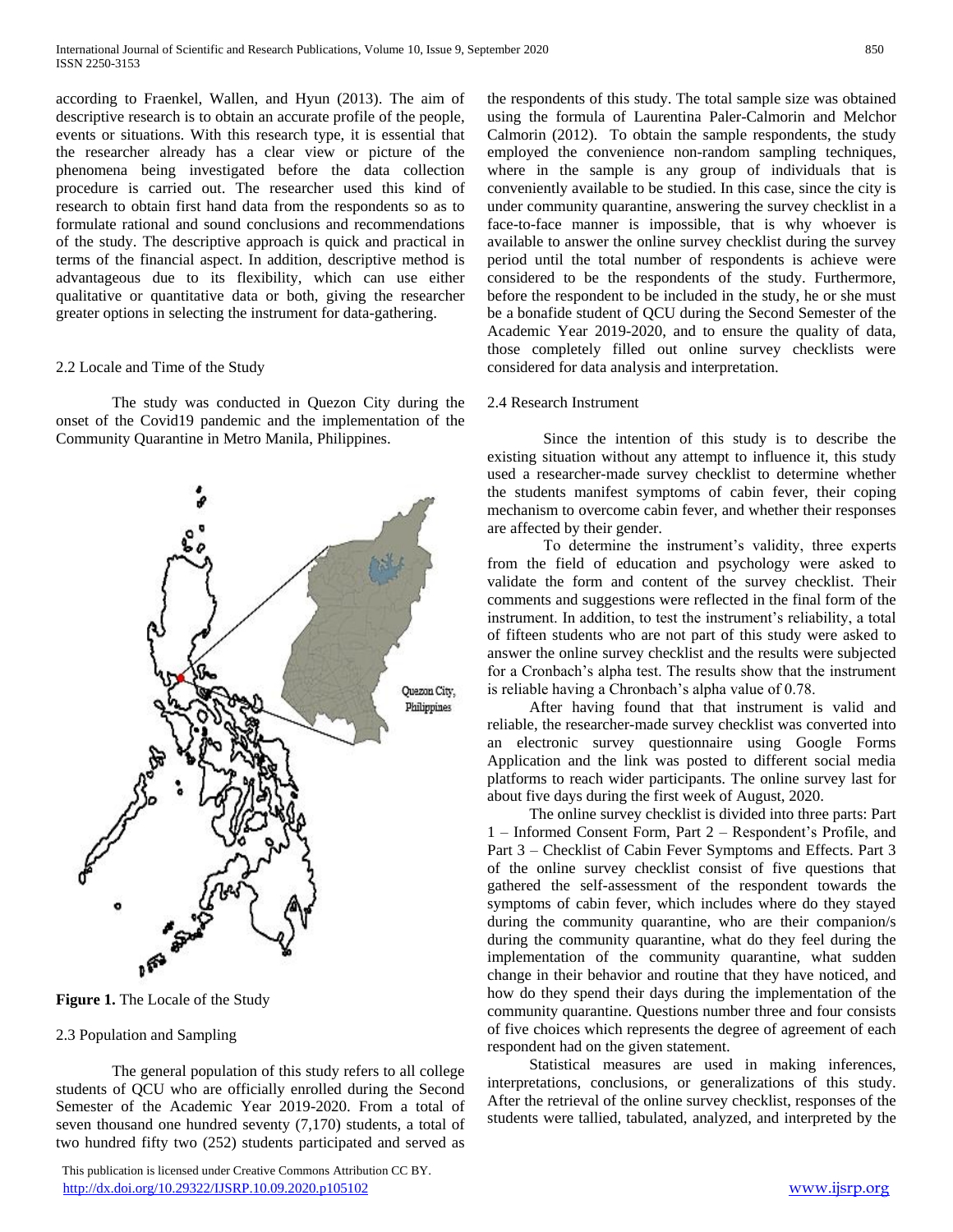researchers using statistical tools such as percentage, mean, and Chi-square test.

## III. RESULTS AND DISCUSSION

## 3.1 Respondents' Profile

The study primarily aims to explore the effects of the implementation of the Community Quarantine in Metro Manila among the students of Quezon City University, thus identifying factors such as gender, course studied, year level, location and place where the respondents stayed and their companion during the implementation of the community quarantine are deemed necessary. The following results present the profile of the respondents of this study.

### **Table 1.** Course Studied

| Course/Program                           | Frequency (f) | Percentage (%) |
|------------------------------------------|---------------|----------------|
| Accountancy                              | 55            | 21.83          |
| Engineering (Industrial and Electronics) |               | 3.57           |
| Entrepreneurship                         | 124           | 49.21          |
| Information Technology                   | 64            | 25.40          |
| Total                                    | 252           | 100.0          |

A total of two hundred fifty two (252) respondents participated in this study. Table 1 shows that in terms of course program, majority of the participants are taking up Bachelor of Science in Entrepreneurship with a total of one hundred twenty four (124) students or equivalent to 49.21% of the total respondents. It was followed by respondents under Bachelor of Science in Information Technology with a total of sixty four (64) students (25.40%) and Bachelor of Science in Accountancy with a total of fifty five (55) students (21.83%). And there are only nine (9) students (3.57%) from the engineering department who participated in this study.

**Table 2.** Year Level

| Year Level  | Frequency (f) | Percentage (%) |
|-------------|---------------|----------------|
| First Year  | 62            | 24.60          |
| Second Year | 104           | 41.27          |
| Third Year  | 76            | 30.16          |
| Fourth Year | 10            | 397            |
| Total       | 252           | 100.0          |

In terms of year level, Table 2 shows that the majority of the respondents are on their second year in the university (41.27%) which is almost half of the respondents, while 30.16% of the respondents are on their third year and about 24.60% of the respondents are on their first year, while 3.97% are on their fourth year.

## **Table 3.** Gender

| Gender | Frequency (f) | Percentage (%) |
|--------|---------------|----------------|
| Male   |               | 28.97          |
| Female | 179           | 71.03          |
| Total  | 252           | 100.0          |

 This publication is licensed under Creative Commons Attribution CC BY. <http://dx.doi.org/10.29322/IJSRP.10.09.2020.p105102> [www.ijsrp.org](http://ijsrp.org/)

Furthermore, since this study focused on the response of male and female students towards the manifestation of cabin fever symptoms, majority of the respondents who participated in this study are female with a total of one hundred seventy nine (179) or 71.03%, while the remaining 28.97% or equivalent to seventy three (73) respondents are males. The result was supported by the study of Kasahara, et al. (2019) that males are more likely to report never post on social media and females are more likely to report posting very often.

However, this data contradicts the current statistical report that males are more active online as compared to females (Kemp, 2020). This data also contradicts the report that females are less likely to be active on social media as compared to males (Kemp, 2020). Furthermore, males are found to be more addicted to social media than females (Alnjadat, et al, 2019).

**Table 4.** Congressional District

| <b>Congressional District</b> | Frequency (f) | Percentage (%) |
|-------------------------------|---------------|----------------|
| District I                    | 15            | 5.95           |
| District II                   | 118           | 46.83          |
| District III                  | 16            | 6.35           |
| District IV                   | 10            | 3.97           |
| District V                    | 59            | 23.41          |
| District VI                   | 34            | 13.49          |
| Total                         | 252           | 100.0          |

According to the local news, Quezon City is the hardest hit area in the National Capital Region during the on-set of the Covid-19 pandemic (Ramos, 2020). In a report, a total of 1,464 virus cases were recorded in Quezon City during the conduct of this study (Ramos, 2020). Barangay Culiat, Batasan Hills, Pasong Tamo, Bahay Toro, and New Era were the most number of active cases in the city, and they are located in Districts 1, 2, and 6.

In terms of the location where the respondents live within the city, Table 4 reveals that almost half of the respondents resides in District 2 with a total of one hundred eighteen (118) or 46.83%, followed by respondents from the District 5 and 6 with a total of fifty nine (59) and thirty four (34) respondents respectively. The remaining portion of the respondents comes from District 3, 1, and 4 with a total of sixteen (16), fifteen (15), and ten (10) respondents respectively.

**Table 5.** Place stayed during the implementation of the Community Quarantine in Metro Manila

| <b>Place Stayed</b>      | Frequency (f) | Percentage (%) |
|--------------------------|---------------|----------------|
| Home                     | 240           | 95.24          |
| Apartment/Boarding House | 0             | 2.38           |
| Workplace                |               | 0.79           |
| Others                   | 4             | 159            |
| Total                    | 252           | 100.0          |

Since cabin fever is a usual response of a person who experience isolation or confinement over a long period of time (Fritscher, 2020), determining where the respondents stayed as well as their companion during the implementation of the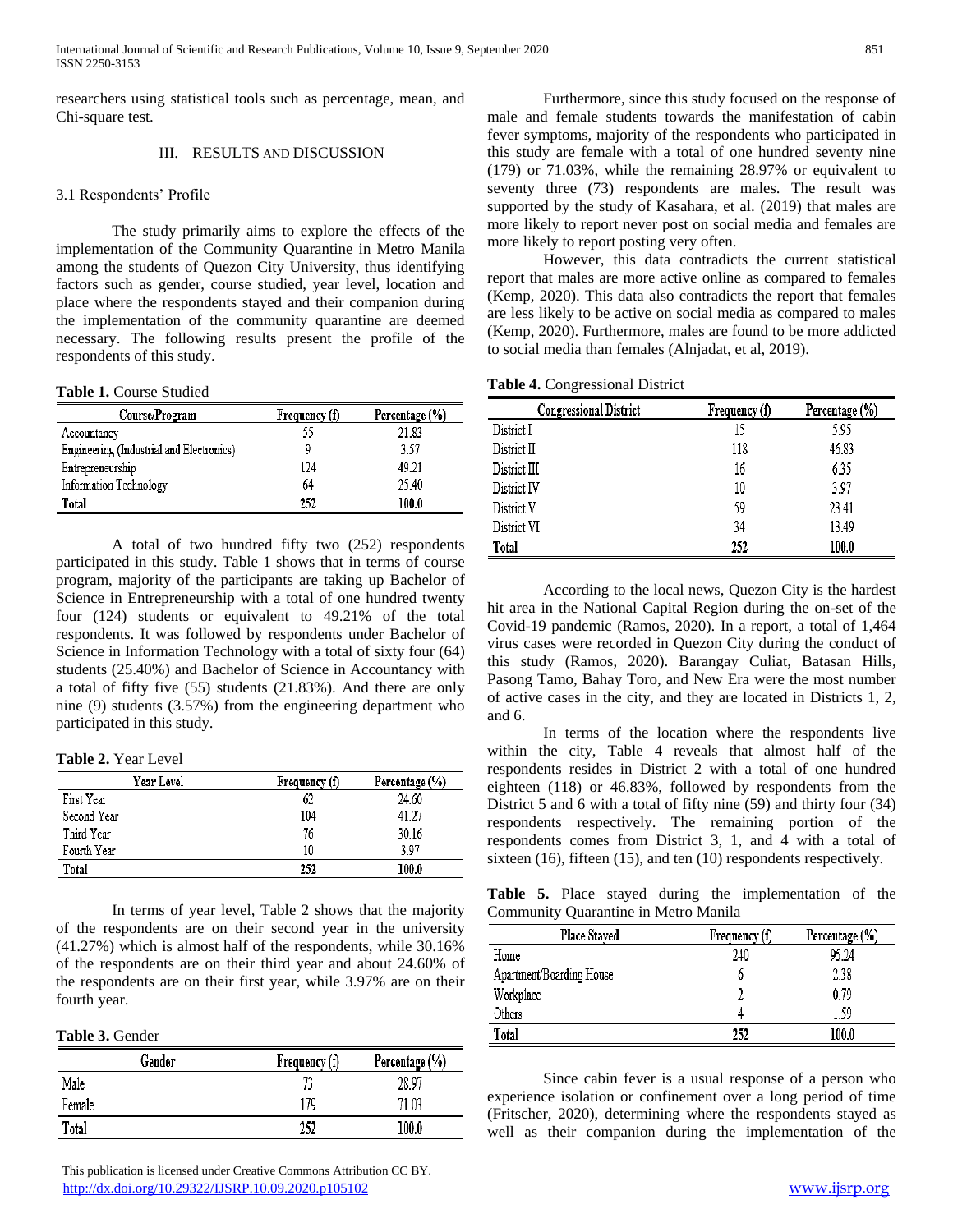community quarantine is necessary to clearly describe the situation of the respondents and whether they truly manifest cabin fever symptoms during the pandemic. Table 5 shows that during the implementation of the community quarantine in Metro Manila, majority of the respondents stayed at home with a total of two hundred forty (240) respondents or equivalent to 95.24%. While the remaining four percent of the respondents either stayed on their apartment or boarding house, workplace, or working area.

**Table 6.** Companion during the implementation of Community **Ouarantine** 

| Companion          | Frequency (f) | Percentage (%) |
|--------------------|---------------|----------------|
| Family             | 240           | 95 24          |
| Friends/Classmates |               | 1.19           |
| Workmates          |               | 1.98           |
| Alone              |               | 0.40           |
| Others             |               | 1.19           |
| Total              | 252           | 100.0          |

And since majority of the respondents stayed at home during the implementation of the community quarantine, it is expected that they are with their family. Table 6 shows that a total of two hundred forty (240) or equivalent to 95.24% of the respondents stayed together with their family during the community quarantine. The remaining four percent stayed together either with their friends or classmates, workmate, or spending most of their time alone.

3.2 Manifestation of cabin fever symptoms as a result of the implementation of the Community Quarantine in Metro Manila among Quezon City University students

As previously mentioned, cabin fever is a term used to describe a common response of a person who experience isolation or confinement over a long period of time (Fritscher, 2020). And it also describes the psychological symptoms that people may experience when they are unable to leave their home and engage in social interaction. Furthermore, it is not a specific diagnosis, but rather a constellation of symptoms that can occur under these circumstances. According to literature, if someone is experiencing cabin fever as a result of social distancing or selfquarantine in the wake of the coronavirus (COVID-19) pandemic, he or she may have a feeling of additional stress beyond that which stems from simply being isolated (Fritscher, 2020).

The survey conducted in this study reveals that the overall manifestation of cabin fever among students of Quezon City University (QCU) is classified as mild, with an over-all weighted mean of 1.99, which is shown in Table 7.

**Table 7.** Manifestation of Cabin Fever due to the implementation of Community Quarantine

| <b>Symptoms</b>        | Weighted Mean | Verbal Interpretation | Rank |
|------------------------|---------------|-----------------------|------|
| Intensely Irritable    | 1.74          | None                  | 8    |
| Restless / Lethargic   | 1.71          | None                  | 9    |
| Sad                    | 2.47          | Mild                  |      |
| Lazy / Demotivated     | 2.41          | Mild                  | 2    |
| Fearful / Anxious      | 2.39          | Mild                  | 3    |
| Hopeless               | 1.89          | Mild                  | 5    |
| Helpless               | 1.76          | Mild                  |      |
| Impatient              | 1.99          | Mild                  | 4    |
| Withdrawn / Isolated   | 1.69          | None                  | 10   |
| Paranoid               | 1.86          | Mild                  | 6    |
| Over-all Weighted Mean | 1.99          | Mild                  |      |

Over-all Weighted Mean 1.99

Scale: 1-None; 2-Mild; 3-Moderate; 4-Severe; Range: None = 1.00-1.74; Mild = 1.75-2.49; Moderate = 2.50- $3.24:$  Severe =  $3.25-4.00$ 

As gleaned from the table, symptoms such as sadness, laziness or being demotivated, and fearfulness or anxiousness are among the top three symptoms that has been observed to be prevalent among the respondents, with a computed weighted mean value of 2.47, 2.41, and 2. 39 respectively. According to Baloran (2020), majority of the students displayed anxiety during lockdown. Their worries are food, financial resources and the possibility of being infected. Roy et al. (2020) revealed that individuals were worried for themselves and their families during the pandemic (as cited by Baloran, 2020). Furthermore, Lee (2020) concluded that covid-19 pandemic affects students' mental health (as cited by Baloran, 2020).

In addition, symptoms such as being impatient, hopelessness, paranoia, and helplessness are seen to be mild among the respondents with computed weighted mean values of 1.99, 1.89, 1.86, and 1.76 respectively. And lastly, majority of the student respondents reported that they have no symptoms of being intensely irritable, restlessness or being lethargic, and feeling withdrawn or isolated during the implementation of the community quarantine with computed weighted mean values of 1.74, 1.71, and 1.69 respectively. According to Fritscher (2020) not everyone manifest exactly the same symptoms, but most of the people who experience cabin fever report a feeling of intense irritability or restlessness (Fritscher, 2020).

The above results show that despite of almost six months of the implementation of the community quarantine, majority of the respondents show only mild symptoms of cabin fever. However, upon analysing the data, it revealed that these mild manifestation will eventually reach the moderate level if the implementation of the community quarantine becomes more longer in terms of time and restrictions. However, possibly that student respondents will be used to stay at home and live their lives even there is an existing lockdowns. It is possible that students are used to staying at home since they only have a school-bahay routine and minimal participation in social gatherings and larger network just like the adults. This observation might be associated with the results of their response when it comes on how they overcome the negative effects of the implementation of the community quarantine as shown in Table 9.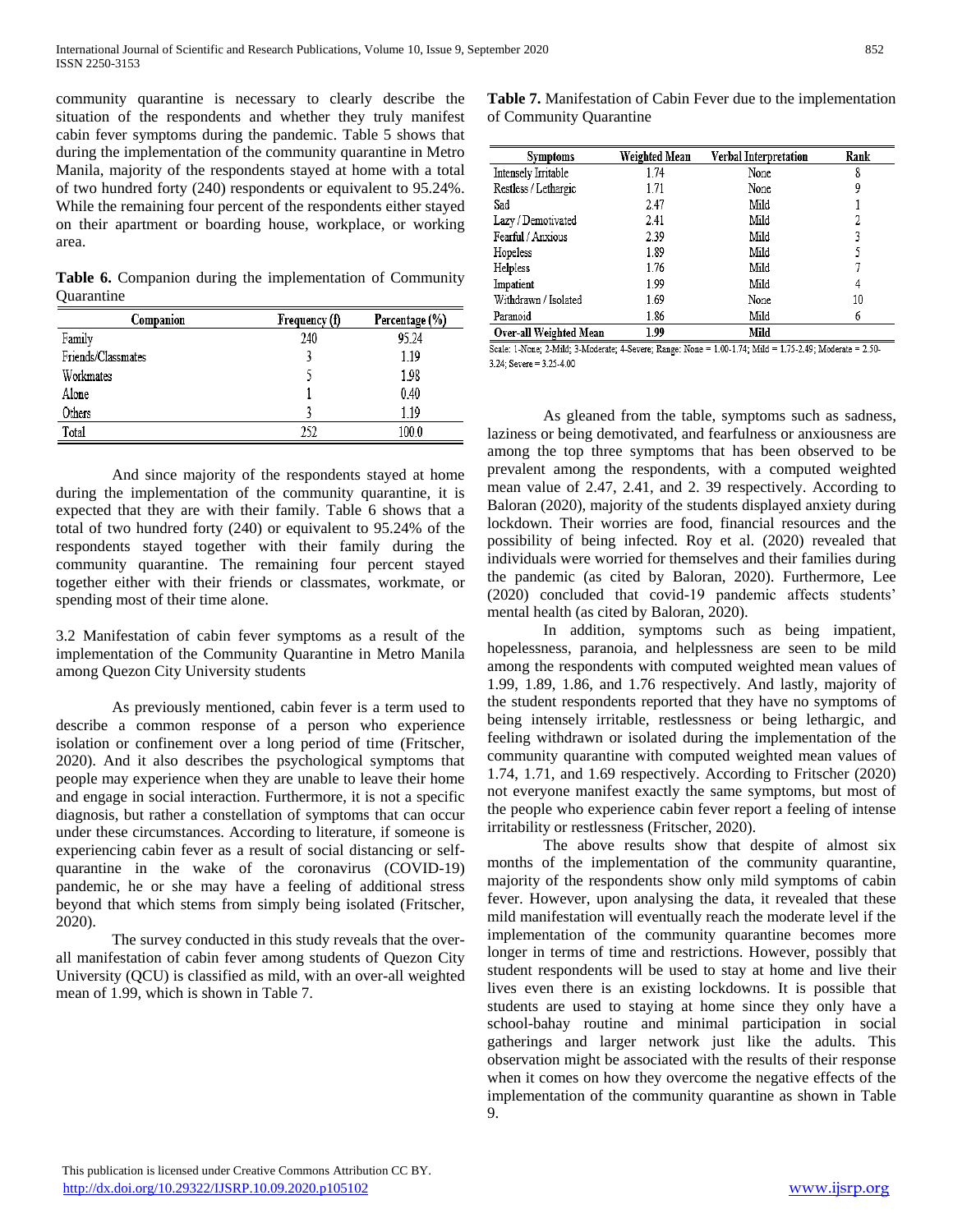In addition, a previous study on the attitude of students toward schooling during covid-19 revealed that students agree on the stoppage of schools and approved the extension of the opening of classes for the next semester due to the pandemic (Baloran, 2020).

It is also important to consider that the above reported symptoms may also be an indicative of a wide range of other disorders. Fritscher (2020) noted that, if these symptoms become a distressing or impacting the person's regular way of living, it is necessary to seek the help of a well-trained mental health professional to treat the disorder.

3.3 Associated Effects of cabin fever and the Implementation of the Community Quarantine in Metro Manila

Even though cabin fever is not a recognized psychological illness, its emotional, physical, and behavioural effects are real, and they can significantly affect a person's quality of life. Literature revealed that feeling unable to keep up with a daily or weekly routine, having difficulty in sleeping, over sleeping, having difficulty in concentrating, sudden change in grooming and in eating habits, and drinking too much alcohol are some of the adverse effect of cabin fever. Table 8 shows the response of the students towards the effects of the implementation of the community quarantine to them.

The researchers classified the effects of the implementation of the community quarantine in Metro Manila among college students into physical, mental, and psychological factors, for the purpose of identifying the extent of the effects of community quarantine and its association to the manifestation of cabin fever symptoms.

**Table 8.** Effects of the implementation of the Community **Quarantine** 

| <b>Effects</b>                                   | Weighted<br>Mean | Verbal Interpretation |
|--------------------------------------------------|------------------|-----------------------|
| Physical                                         |                  |                       |
| Sudden change in grooming                        | 2.08             | Disagree              |
| Loss / gain of weight                            | 2.53             | Agree                 |
| Mental                                           |                  |                       |
| Trouble / Difficulty Concentrating               | 2.15             | Disagree              |
| Psychological                                    |                  |                       |
| Food cravings                                    | 2.64             | Agree                 |
| Changes in eating habits                         | 2.56             | Agree                 |
| Difficulty waking                                | 2.17             | Disagree              |
| Difficulty sleeping                              | 2.52             | Agree                 |
| Frequent napping / sleeping too much             | 2.11             | Disagree              |
| Struggled to start on doing things               | 2.26             | Disagree              |
| Engage in snapping at people / short temperament | 1.94             | Disagree              |

Scale: 1-No Comment; 2-Disagree; 3-Agree; Range: No Comment = 1.00-1.66; Disagree = 1.67-2.33; Agree  $= 2.34 - 3.00$ 

As gleaned from Table 8, in terms of physical factors, majority of the respondents agreed that they either loose or gain weight during the lockdown period, with a computed weighted mean of 2.53. On the study of Zacahary, et al. (2020) lack of sleep, decreased physical activity, snacking after dinner, eating in

 This publication is licensed under Creative Commons Attribution CC BY. <http://dx.doi.org/10.29322/IJSRP.10.09.2020.p105102> [www.ijsrp.org](http://ijsrp.org/)

response to stress and eating because of the appearance or smell of the food are behaviours linked to weight gain during selfquarantine. Furthermore, Sharma (2020) state that communitywide quarantine in the pandemic has forced people to stay indoors which has the potential to cause weight gain, similar to holiday weight gain, due to availability of the food, staying at home, emotional distress, lack of physical activity, increased control levels and altered sleep. It was also found out that the change in diet and physical activity increases the risk of cardiovascular disease (Mattioli, 2020).

On the other hand, in terms of sudden change of grooming, most of the respondents disagreed that the Metro Manila lockdown does not affect their grooming habit, with computed weighted mean of 2.08. However, this computed weighted mean is somehow getting close to the fact that grooming is also affected by the lockdown.

In terms of mental factor, respondents disagree that they have experienced trouble or difficulty in concentrating due to the implementation of the community quarantine. This result shows that respondents still have their focus on things that they do in their respective home during the lockdown. This result may also be associated on how the respondents used their time to cope-up with the negative effects of the implementation of the community quarantine as shown in Table 9.

Furthermore, in terms of psychological effects of the implementation of the community quarantine, three out of the seven identified possible implications of cabin fever and effects of community quarantine, show that majority of the students agreed that they experienced them during the lockdown, such as food cravings, changes in eating habits, and difficulty in sleeping, with computed mean values of 2.64, 2.56, and 2.52 respectively. This results might also be associated on the way how the students overcome the effects of community quarantine. Sharma (2020) reported that community-wide quarantine has forced people to stay indoors which has the potential to cause weight gain due to availability of the food, staying at home, emotional distress. In addition, Zacahary, et al. (2020) stated that during self-quarantine, individuals usually have problem on sleeping, and found out to snacking frequently in response to stress.

Brooks et al. (2020) mentioned that among the psychological impact of quarantine are post-traumatic stress symptoms, confusion and anger. The stressors included are longer quarantine duration, infection fears, frustration, boredom, inadequate supplies, inadequate information, financial loss and stigma. During the period of quarantine, negative psychological effect is unsurprising, yet the evidence that a psychological effect of quarantine can still be detected months or years later, as concluded from small number of studies.

According to literature, majority of the people around the world are currently experiencing cabin fever while physically isolating in response to the Covid19 pandemic (Porpora, 2020). Furthermore, cabin fever may be more common and widespread as compared before due to the implementation of lockdown or community quarantine in key areas or places across the world due to the pandemic.

The reported effects of community quarantine in Quezon City among the students can trigger cabin fever according to Rogers (2020), due to the shift from socially active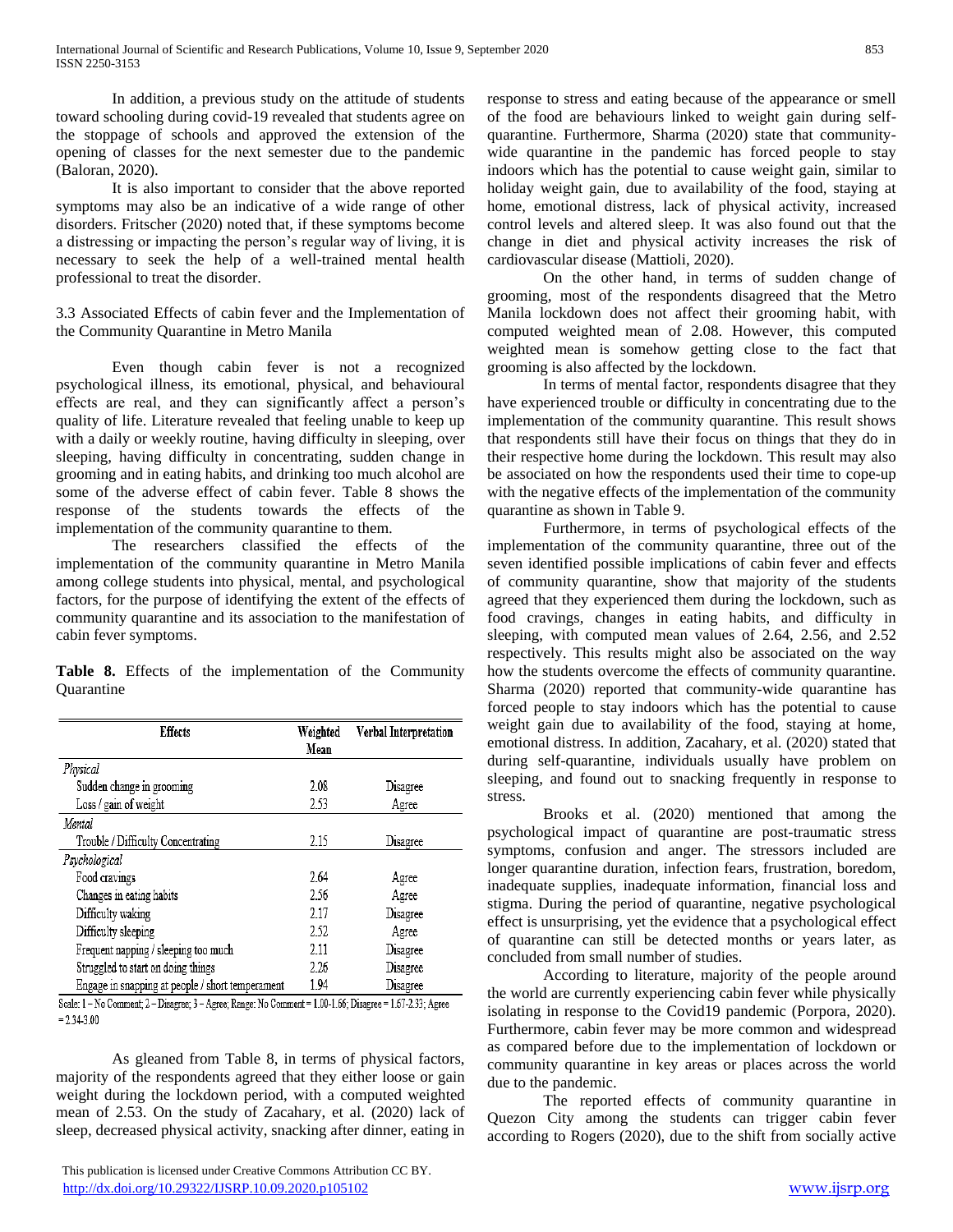to a more restricted, limited, and isolated way of life. In addition, the above-mentioned physical, mental, and psychological factors can cause or contribute to cabin fever according to Fritscher (2020), Park (2020), and Young (2020).

3.4 Coping mechanisms of students to overcome the associated effects of cabin fever and the implementation of community quarantine in Metro Manila

Despite the context of isolation brought by the pandemic, some reports revealed that fraction of the students, most especially those who are considered as introverts, find that lockdowns or community quarantines offers a unique kind of relief (Campa, 2020). However, this study does not cover those extrinsic and intrinsic characteristics of students. This only shows that, various individuals find different ways to overcome the negative effects of certain phenomenon, such as the current pandemic. Table 9 shows the response of the students towards the coping mechanisms that they used to overcome the associated effects of cabin fever and the implementation of the Community Quarantine in Metro Manila.

**Table 9.** Coping mechanisms of the students to overcome the associated effects of cabin fever and the implementation of the Community Quarantine in Metro Manila

| <b>Coping Mechanisms</b>                              | Frequency* | Percentage | Rank |
|-------------------------------------------------------|------------|------------|------|
|                                                       | (f)        | (%)        |      |
| Online (Social Media, Watching videos/movies,         | 238        | 94.44      |      |
| Gaming, Online Shopping/Selling, etc.).               |            |            |      |
| Family bonding (Watching TV, Karaoke/ Videoke, etc.). | 129        | 51.19      | 9    |
| Household chores (Cleaning the house, Washing the     |            | 1.98       |      |
| dishes, Doing the Laundry, etc.)                      |            |            |      |
| Learning a new hobby (baking, painting/decorating,    | 114        | 45 24      |      |
| gardening, etc.)                                      |            |            |      |
| Others                                                | 37         | 14.68      |      |

\*Respondents may answer multiple response

As shown in the table, almost 95% or majority of the respondents said that they spend their time online during the implementation of the lockdown, either on social media, watching videos or movies, online gaming, and online shopping or selling. The above results show that online activities can probably lessen the symptoms of cabin fever and its associated effects.

According to the recent data on the use of internet, people all over the world who are using the internet increased by 7% as compared to last year, with a total of 4.54 billion users (Kemp, 2020). Furthermore, one third of the time in using the internet spent in using social media (Kemp, 2020), and in the Philippines, most of the Filipino spend about 9 hours and 45 minutes per day online, and considered as one of the top online users among other countries in the world (Kemp, 2020). Moreover, the above result is not surprising, because students who participated in this study are all considered digital natives or belongs to the generation who grew up in the age of modern-day technology, and the age of computers and internet (Halton, 2019).

According to Pew Research Center (2015), online activities provides a positive influence on education, personal relationship, and economy in developing nations like the Philippines, however, it has a negative influence morality and politics (Pew Research Center, 2015). Thus the above result might be associated why cabin fever symptoms are mild in general among the students of Quezon City University and show less negative effects among them.

However, spending more time online might also lead to other disorders or problems. Various studies have found that there is a significant relationship between the increasing time of using internet, most specifically, social media to poorer mental health, including depression, anxiety, feeling of loneliness or isolation, lower self-esteem, and even suicidal.

Aside from online activities, Table 9 shows that respondents also used their spare time during the lockdown to bond with their family members. As previously mentioned, majority of the respondents stayed at home during the lockdown, thus it is expected that they spend more time together with their family members. Among with the activities that they do together with their family members are watching T.V and singing in Karaoke.

During the implementation of the community quarantine, learning new hobbies is a trend. Maybe due to the fact that people become bored and doing things monotonously, they tried to find new hobbies. Table 9 shows that aside from doing online activities, bonding with their families, respondents also started to learn new hobbies during the lockdown such as baking, painting, decorating, and gardening to name a few. This result might be associated on the mild manifestation of cabin fever symptoms, student respondents did not notice the negative effects of the lockdown because they are learning new hobbies.

Surprisingly, only few of the respondents do household chores such as cleaning the house, washing the dishes, or doing the laundry during the implementation of the community quarantine. As expected, since majority of them are staying at home, they find time to help their parents to do household chores, however, the results revealed that only 1.98% or five out of the two hundred fifty two respondents perform household chores during the lockdown to overcome the negative effects associated to cabin fever and community quarantine.

The study of Baloran (2020) revealed that the most common coping strategies of students during the pandemic include strict personal protective measures, avoiding going out in public places to minimize exposure from the virus and reading information about prevention and mechanism of transmission. In addition, some students use social media and social networks such as Facebook, Twitter, Tiktok, and You tube to name a few. However, only few of the students vent emotions by crying and screaming and get help from family physicians or other professionals to reduce stress and get assurance.

Brooks et al. (2020) highlighted that it is vital to ensure that effective mitigation measures are put in place as part of the quarantine planning process because negative psychological effects of quarantine might be evident months or years later.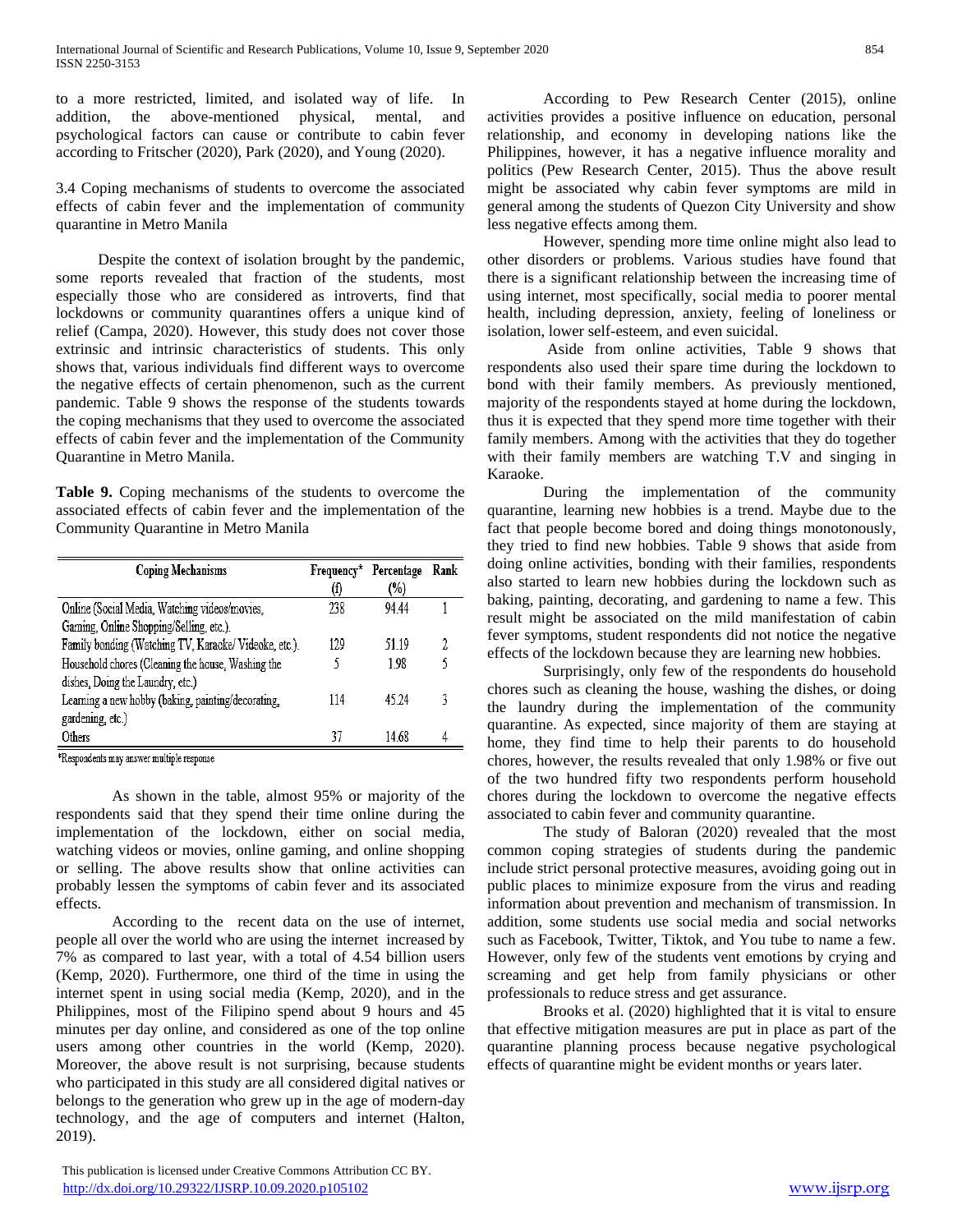3.5 Significant difference in self-reported symptoms of cabin fever among students of Quezon City University during the implementation of the Community Quarantine in Metro Manila in terms of their gender

One of the primary objectives of this study is to determine the difference on the self-reported symptoms and effects of cabin fever among students of Quezon City University during the implementation of the Community Quarantine in Metro Manila in terms of their gender. Despite the fact that majority of the respondents who participated in this study were female, the result of the survey also provides a significant information.

Table 10 shows the self-reported symptoms of cabin fever in terms of gender. As gleaned from the table both gender experience a none to mild symptoms of cabin fever such as intensely irritable restless or lethargic, sadness, laziness or being demotivated, fearful or anxious, hopeless, helpless, and impatient.

|        | Table 10. Self-reported symptoms of cabin fever in terms of |  |  |  |  |
|--------|-------------------------------------------------------------|--|--|--|--|
| gender |                                                             |  |  |  |  |

| Symptoms             | Level          | Gender     |            | Total            |
|----------------------|----------------|------------|------------|------------------|
|                      |                | Male       | Female     |                  |
| Intensely Irritable  | None           | 31 (42.47) | 77 (43.02) | LÚN              |
|                      | Mild           | 32 (43.84) | 76 (42.46) | 108              |
|                      | Moderate       | 7 (9.59)   | 22 (12.29) | 29               |
|                      | Severe         | 3 (4.11)   | 4(2.23)    | 7                |
|                      | Total          | 73         | 179        | 252              |
| Rescless / Lechargic | None           | 36 (49.32) | 83 (46,37) | 119              |
|                      | Mild           | 24 (32.88) | 67 (37.43) | 91               |
|                      | Moderate       | 12 (16.44) | 25 (13.97) | 37               |
|                      | Severe         | 1 (1.37)   | 4(2.23)    | 5                |
|                      | Total          | 73         | 179        | 252              |
| Sad                  | None           | 5 (6.85)   | 14 (7.82)  | 19               |
|                      | Mild           | 42 (57.53) | 80 (44.69) | 122              |
|                      | Moderate       | 19 (26.03) | 65 (36.31) | 84               |
|                      | Severe         | 7 (9.59)   | 20 (11.17) | 27               |
|                      | Total          | 73         | 179        | 252              |
| Lazy / Democivated   | None           | 9 (12.33)  | 22 (12.29) | ĩΓ               |
|                      | Mild           | 31 (42.47) | 82 (45.81) | Пâ               |
|                      | Moderate       | 23 (31.51) | 57 (31.84) | 82               |
|                      | Severe         | 10 (13.70) | 18 (10.06) | 26               |
|                      | Total          | 73         | 179        | 252              |
| Fearful / Anxious    | None           | 11 (15.07) | 25 (13.97) | 36               |
|                      | Mild           | 29 (39.73) | 79 (44.13) | 108              |
|                      | Moderate       | 24 (32.88) | 58 (32.40) | 82               |
|                      | Severe         | 9 (12.33)  | 17 (9.50)  | 26               |
|                      | Total          | 73         | 179        | 252              |
| Hopeless             | None           | 31 (42.47) | 70 (39.11) | w                |
|                      | Mild           | 26 (35.62) | 68 (37.97) | 94               |
|                      | Moderate       | 11 (15.07) | 30 (16.76) | 41               |
|                      | Severe         | 5 (6.85)   | 11 (6.15)  | 16               |
|                      | Total          | 73         | 179        | 252              |
| Helplass             | None           | 34 (46.58) | 84 (46.93) | $\overline{113}$ |
|                      | Mild           | 25 (34.25) | 66 (36.87) | 91               |
|                      | Moderate       | 10 (13.70) | 19 (10.61) | 29               |
|                      | Severe         | 4 (5.48)   | 10 (5.59)  | 14               |
|                      | Total          | 73         | 179        | 252              |
| Impatient            | None           | 21 (28.77) | 59 (32.961 | 8D               |
|                      | Mild           | 29 (39.73) | 77 (43.02) | 106              |
|                      | Moderate       | 18 (24.66) | 36(20.11)  | 54               |
|                      | Severe         | 5 (6.85)   | 7 (3.91)   | 12               |
|                      | Total          | 73         | 179        | 252              |
| Withdrawn / Isolated | None           | 41 (56.16) | 93 (51.96) | 134              |
|                      | Mild           | 20 (27.40) | 53 (29.61) | 73               |
|                      | Moderate       | 8 (10.96)  | 26 (14.53) | 34               |
|                      | Severe         | 4(5.48)    | 7 (3.91)   | и                |
|                      | $_{\rm Total}$ | 73         | 179        | 757              |
| Parancid             | None           | 36 (49.32) | 76 (42.46) | 112              |
|                      | Mild           | 25 (34.25) | 54 (30.17) | 79               |
|                      | Moderate       | 7 (9.59)   | 38 (21.23) | 45               |
|                      | Severe         | 5 (6,85)   | 11 (6.15)  | 16               |
|                      | Total          | 73         | 179        | 252              |

Note: Numbers in parenthesis are row parcentages

Table 10 reveals that both gender experience and manifest similar mild symptoms of cabin fever, and this result is supported by the Chi-square test results in Table 11.

A total of 108 male and female agreed that they do not feel intense irritability during the community quarantine, similarly 108 of the respondents felt a mild feeling of intense irritability. And 36 of the respondents felt mild to severe feeling of intense irritability during the implementation of the community quarantine. Based from Table 10, the manifestation of being an intense irritable person during the implementation of the community quarantine is almost similar in both gender, which is from none to mild symptoms.

Majority of the respondents self-assessed that they do not feel being restless or lethargic during the implementation of the community quarantine. A total of one hundred nineteen (119) out of the 252 respondents show no symptoms of being restless of lethargic during the implementation of the community quarantine. In terms of gender, the number of respondents who experience mild to severe restlessness or being lethargic shows no difference.

In terms of sadness due to the implementation of the community quarantine, it shows interesting result as noted in Table 10. Majority of the respondents agreed that they felt mild to severe sadness during the implementation of the community quarantine and during the time of pandemic. A total of one hundred twenty two respondents self-assed that they felt mild sadness, and almost half of the male students (57.53 %) and female students (44.69%) agreed on this. Table 10 also reveals that most of the females felt moderate to severe sadness during the community quarantine and in the time of pandemic.

Majority of the respondents agreed that they felt mild to severe laziness and being demotivated during the implementation of the community quarantine. However, in terms of gender differences, Table 10 shows almost similar number of respondents felt mild to severe laziness and demotivation during the implementation of the community quarantine.

Percentages of male and female respondents who reported that they felt mild to severe fearfulness or anxiousness during the implementation of the community quarantine are almost the same as shown in Table 10. It further revealed that majority of the respondents said that they felt mild fear or anxiousness during the community quarantine and the pandemic.

Sixty percent of the respondents felt mild to severe hopelessness during the implementation of the community quarantine. In terms of gender, self-reported cabin fever symptoms such as hopelessness shows almost similar in terms of number of respondents who reported that they felt mild to severe hopelessness. On the other hand 40% of the respondents or a total of one hundred one respondents reported that they are not hopeless during the implementation of the community quarantine.

More than half of the respondents reported that they felt mild to severe feeling of helplessness, while 47% of them said that they do not feel being helpless during the implementation of the community quarantine. In terms of gender, Table 10 reveals that number or percentage of male and female students reported similar level of being helpless during the implementation of community quarantine.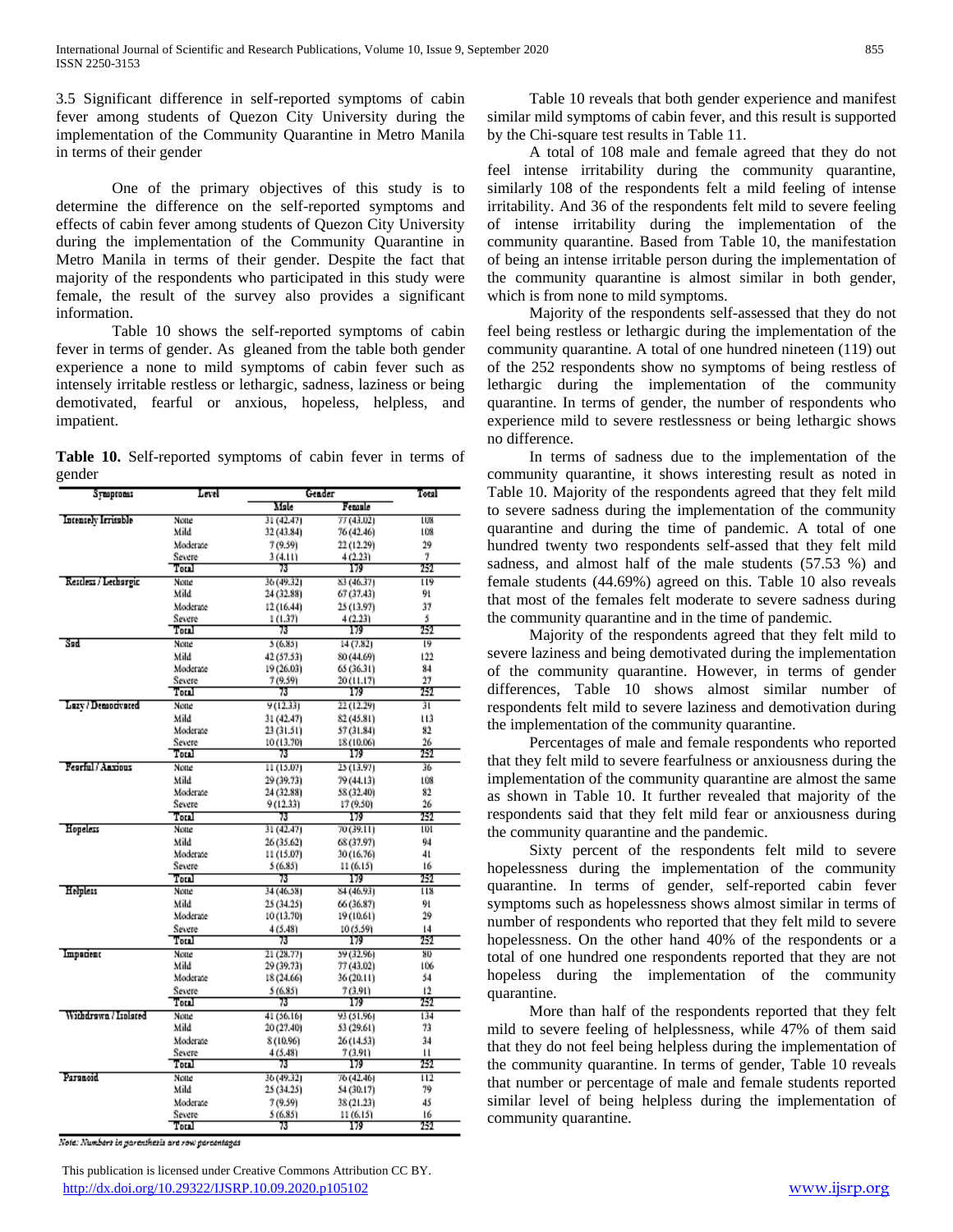Almost half of the respondents agreed that they felt mild symptoms of being impatient during the implementation of the community quarantine. A total of one hundred six out of the 252 respondents reported that they felt mild feeling of being impatient. Table 10 also shows that in terms of gender, almost same number of male and female students reported that they felt mild to severe feeling of being impatient during the implementation of the community quarantine and the pandemic.

Table 10 reveals that most of the respondents self-reported that they do not feel being withdrawn or isolated during the implementation of the community quarantine. Surprisingly, despite the result of showing mild to moderate feeling of being sad, lazy or demotivated, fearful or anxious, hopeless, helpless, impatient, and paranoid of the students as revealed by the survey, majority of them do not feel being isolated or withdrawn during the implementation of the community quarantine. This might be associated to the fact that majority of the respondents stayed at home together with their family and do various online activities as their mechanism to combat the negative effect of the implementation of community quarantine or even the pandemic.

Lastly, more than half of the respondents self-reported that they felt mild to severe paranoia during the implementation of the community quarantine. In terms of gender, the number of male and female respondents who self-reported that they felt mild to severe paranoia during the implementation of the community quarantine is almost the same. This is also the same with those who said that they do not feel any paranoia during the implementation of the community quarantine.

**Table 11.** Chi-square Test Results of the Self-reported symptoms of cabin fever in terms of gender.

| Symptoms             |       | df | Asymp. Sig. (2-sided) |
|----------------------|-------|----|-----------------------|
| Intensely Irritable  | 1.012 |    | 0.798                 |
| Restless / Lethargic | 0.804 |    | 0.848                 |
| Sad                  | 3.598 |    | 0.308                 |
| Lazy / Demotivated   | 0.751 |    | 0.861                 |
| Fearful / Anxious    | 0.686 |    | 0.877                 |
| Hopeless             | 0.356 |    | 0.949                 |
| Helpless             | 0.530 |    | 0.912                 |
| Impatient            | 1.861 |    | 0.602                 |
| Withdrawn / Isolated | 1.041 |    | 0.791                 |
| Paranoid             | 4.799 |    | 0.187                 |

\*Significant at 0.05 level

Table 11 reveals that the Chi-square values for the symptoms such as intensely irritable ( $\gamma$ 2=1.012; p=0.798), restless or lethargic ( $χ$ 2=0.804; p=0.848), sadness ( $χ$ 2=3.598; p=0.308), being lazy or demotivated ( $\chi$ 2=0.751; p=0.861), fearful or anxious (χ2=0.686; p=0.877), hopeless (χ2=0.356; p=0.949), helpless ( $\chi$ 2=0.530; p=0.912), impatient ( $\chi$ 2=1.861; p=0.602), withdrawn or isolated  $(\chi2=1.041; \rho=0.791)$ , and paranoid  $(\chi2=4.799; p=0.187)$  are considered not significant at 0.05 level. Thus, the results show that both male and female students of Quezon City University experienced a similar level of cabin fever symptoms according to the results of their self-reported cabin fever symptoms assessment.

This study reveals that gender has nothing to do or does not directly influence the manifestation of the symptoms of cabin fever. It is important to note that anyone can have a mild to severe cabin fever symptoms during the pandemic. Therefore,

 This publication is licensed under Creative Commons Attribution CC BY. <http://dx.doi.org/10.29322/IJSRP.10.09.2020.p105102> [www.ijsrp.org](http://ijsrp.org/)

this study accepts the null hypothesis, stating that there is no significant difference between the self-reported symptoms of cabin fever among college students of Quezon City University during the implementation of the community quarantine in Metro Manila in terms of their gender.

However, Verma et al. (2011) stated that men and women tend to react differently with stress, both psychologically and biologically. In addition, historically, it was found out that women report higher level of stress that men. Not only do men and women manage stress differently, they also place a different level of importance in doing so (www.apa.org/news)

3.6 Self-reported associated effects of community quarantine and cabin fever in terms of gender

Table 12 shows the distribution of the responses of the students towards the self-reported associated effects of community quarantine and cabin fever in terms of gender. As gleaned from the table, both gender agreed that they experienced a sudden change in grooming, loss or gain of weight, trouble or having difficulty in concentrating, food cravings, changes in eating habits, difficulty in waking up, difficulty in sleeping, frequent napping or sleeping too much, struggle to start on doing things, and engaging in snapping at people or developing short temperament during the implementation of the community quarantine in Metro Manila.

**Table 12.** Self-reported associated effects of community quarantine and cabin fever in terms of gender

| Effects                     | Level      |            | Gender      |             |  |
|-----------------------------|------------|------------|-------------|-------------|--|
|                             |            | Male       | Female      |             |  |
| Sudden change in            | Agree      | 34 (46.58) | 68 (37.99)  | 102 (40.48) |  |
| grooming                    | Disagree   | 17 (23.29) | 64 (35.75)  | 81 (32.12)  |  |
|                             | No Comment | 22 (30.14) | 47 (26.26)  | 69 (27.38)  |  |
|                             | Total      | 73         | 179         | 252         |  |
| Loss / gain of weight       | Agree      | 53 (72.60) | 125 (69.83) | 178 (70.63) |  |
|                             | Disagree   | 11 (15.07) | 33 (18.44)  | 44 (17.46)  |  |
|                             | No Comment | 9(12.33)   | 21 (11.73)  | 30 (11.90)  |  |
|                             | Total      | 73         | 179         | 252         |  |
| <b>Trouble / Difficulty</b> | Agree      | 30 (41.10) | 97 (54.19)  | 127 (50.40) |  |
| Concentrating               | Disagree   | 27 (36.99) | 62 (34.64)  | 89 (35.32)  |  |
|                             | No Comment | 16 (21.92) | 20 (11.17)  | 36 (14.29)  |  |
|                             | Total      | 73         | 179         | 252         |  |
| Food cravings               | Agree      | 49 (67.12) | 146 (81.56) | 195 (77.38) |  |
|                             | Disagree   | 14 (19.18) | 20 (11.17)  | 34 (13.49)  |  |
|                             | No Comment | 10 (13.70) | 13 (7.26)   | 23 (9.13)   |  |
|                             | Total      | 73         | 179         | 252         |  |
| Changes in eating habits    | Agree      | 51 (69.86) | 133 (74.30) | 184 (73.02) |  |
|                             | Disagree   | 14 (19.18) | 28 (15.64)  | 42 (16.67)  |  |
|                             | No Comment | 8 (10.96)  | 18 (10.06)  | 26 (10.32)  |  |
|                             | Total      | 73         | 179         | 252         |  |
| Difficulty waking           | Agree      | 39 (53.42) | 93 (51.96)  | 132 (52.38) |  |
|                             | Disagree   | 21 (28.77) | 67 (37.43)  | 88 (34.92)  |  |
|                             | No Comment | 13 (17.81) | 19 (10.61)  | 32 (12.70)  |  |
|                             | Total      | 73         | 179         | 252         |  |
| Difficulty sleeping         | Agree      | 53 (72.60) | 128 (71.51) | 181 (71.83) |  |
|                             | Disagree   | 11 (15.07) | 38 (21.23)  | 49 (19.44)  |  |
|                             | No Comment | 9 (12.33)  | 13 (7.26)   | 22(8.73)    |  |
|                             | Total      | 73         | 179         | 252         |  |
| Frequent napping/           | Agree      | 40 (54.79) | 83 (46.37)  | 123 (48.81) |  |
| sleeping too much           | Disagree   | 23 (31.51) | 73 (40.78)  | 96 (38.10)  |  |
|                             | No Comment | 10 (13.70) | 23 (12.85)  | 33 (13.10)  |  |
|                             | Total      | 73         | 179         | 252         |  |
| Struggled to start on doing | Asree      | 34 (46.58) | 105 (58.66) | 139 (55.16) |  |
| things                      | Disagree   | 22 (30.14) | 52 (29.05)  | 74 (29.37)  |  |
|                             | No Comment | 17 (23.29) | 22 (12.29)  | 39 (15.48)  |  |
|                             | Total      | 73         | 179         | 252         |  |
| Engage in snapping at       | Agree      | 27 (36.99) | 60 (33.52)  | 87 (34.52)  |  |
| people / short              | Disagree   | 27 (36.99) | 75 (40.78)  | 102 (40.48) |  |
| temperament                 | No Comment | 19 (26.03) | 44 (24.58)  | 63 (25.00)  |  |
|                             | Total      | 73         | 179         | 252         |  |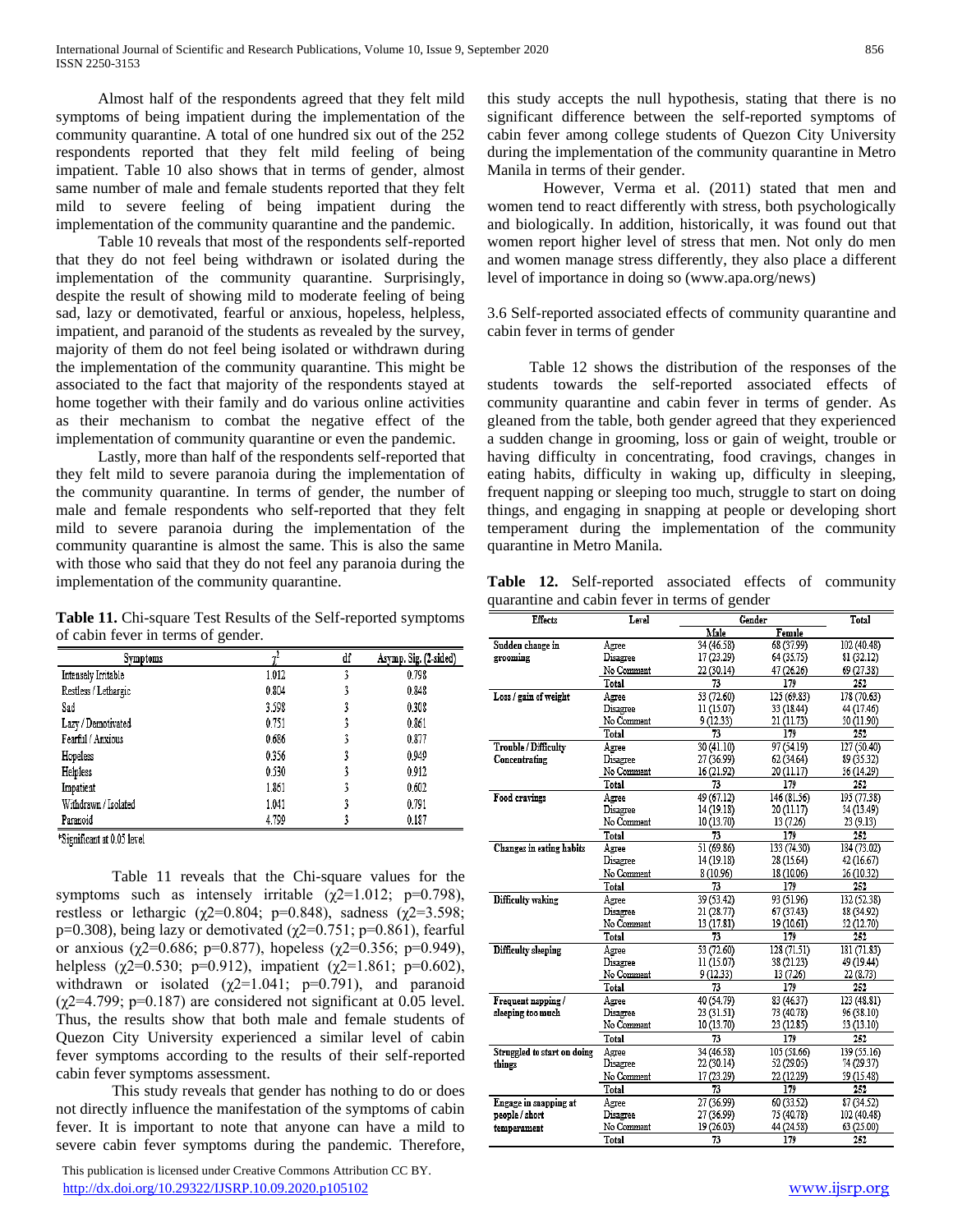Table 12 reveals that both gender agreed that they experienced the identified effects of community quarantine and cabin fever during the time of pandemic. This result is supported by the Chi-square test results in Table 13.

Table 12 reveals that 40.48% of the respondents agreed that they observed that they experience sudden change in grooming, while 32.12% of them disagreed, and 27.38% has no comment on this. In terms of gender, number of male and female respondents who responded on the associated effects of community quarantine and cabin fever is almost the same.

Majority or a total of one hundred seventy eight (or 70.63%) of the respondents reported that they either loss or gain weight during the implementation of the community quarantine. While forty four or 17.46% and thirty or 11.90% of the respondents said that they disagreed or no comment. In terms of gender, number of male and female respondents who responded on the associated effects of community quarantine and cabin fever is almost the same.

Half of the respondents or 50.40% of the respondents reported that they agreed that they have experience trouble or difficulty in concentrating during the implementation of the community quarantine, while 35.32% of them reported that they do not experience it. And 14.29% of them have no comment on this identified effect of community quarantine or cabin fever. In terms of gender, more female respondents as compared to male respondents reported that they experienced trouble or difficulty in concentrating during the implementation of the community quarantine. While most of the males responded disagree or no comment as compared to females.

Table 12 shows that 77.38% or one hundred ninety five of the respondents reported that they experienced food cravings during the implementation of the community quarantine, while 13.49% or thirty four of the respondents reported that they do not experience it. 9.13% of them have no comment on this identified effect of community quarantine or cabin fever. In terms of gender, more female respondents as compared to male respondents reported that they experienced trouble or difficulty in concentrating during the implementation of the community quarantine. While most of the males responded disagree or no comment as compared to females.

Majority of the respondents of equivalent to 73.02% of the respondents reported that they experienced changes in their eating habits during the implementation of the community quarantine, while 16.67% of them disagreed. In terms of gender, number of male and female respondents who responded on the associated effects of community quarantine and cabin fever is almost the same as shown in Table 12.

In terms of experiencing a difficulty in waking up in the morning during the community quarantine, majority of the respondents or equivalent to 53.38% agreed that they experienced it as shown in Table 12, while 34.92% of them reported that they do not experience the same while 12.70% has no comment on this reported effect of community quarantine and cabin fever. In terms of gender, number of male and female respondents who responded on the associated effects of community quarantine and cabin fever is almost the same as shown in Table 12. This result might be associated to the fact that majority of them are going online and do some online

activities during the community quarantine, and might cause them to sleep very late.

Furthermore, in terms of experiencing having some difficulty in sleeping at night, majority of the respondents or equivalent to 71.83% reported that they experienced difficulty in sleeping during the implementation of community quarantine, while 19.44% of them reported that they do not experience the same. Twenty two of the respondents or 8.73% have no comment on this. In terms of gender, number of male and female respondents who responded on the associated effects of community quarantine and cabin fever is almost the same as shown in Table 12. This result might be associated to the fact that majority of them are going online and do some online activities during the community quarantine, and cause them to sleep very late.

Table 12 reveals that majority of the respondents or 48.81% reported that they experienced frequent napping or sleeping too much, while 38.10% reported that they do not experienced the same situation during the implementation of the community quarantine. Table 12 also shows that thirty three of the respondents (13.10%) have no comment on this. In terms of gender, number of male and female respondents who responded on the associated effects of community quarantine and cabin fever is almost the same as shown in Table 12.

Half of the respondents or equivalent to 55.16% reported that they struggled to start on doing things during the implementation of the community quarantine, while 29.37% said that they do not experienced the same while on a lockdown. And 15.48% of them have no comment regarding on this identified effect. In terms of gender, number of male and female respondents who responded on the associated effects of community quarantine and cabin fever is almost the same as shown in Table 12.

Lastly, almost half or 40.48% of the respondents reported that they do not experience on engaging in snapping at people or develop short temperament during the implementation of the community quarantine, while 34.52% of the respondents, which is quite closer to those who said that they do not engage in snapping at people or develop short temperament reported that they do engaged in snapping at people or developed short temperament during the lockdown.

**Table 13.** Chi-square Test Results of the Self-reported associated effects of community quarantine and cabin fever in terms of gender

| <b>Symptoms</b>                      |       | df | Asymp. Sig. (2-sided) |  |
|--------------------------------------|-------|----|-----------------------|--|
| Physical                             |       |    |                       |  |
| Sudden change in grooming            | 3.737 | 2  | 0.154                 |  |
| Loss / gain of weight                | 0.409 | 2  | 0.815                 |  |
| Mental                               |       |    |                       |  |
| Trouble / Difficulty Concentrating   | 6.036 | 2  | $0.049*$              |  |
| Psychological                        |       |    |                       |  |
| Food cravings                        | 6.213 | 2  | $0.045*$              |  |
| Changes in eating habits             | 0.570 |    | 0.752                 |  |
| Difficulty waking                    | 3.249 | 2  | 0.197                 |  |
| Difficulty sleeping                  | 2.545 | 7  | 0.280                 |  |
| Frequent napping / sleeping too much | 1.954 | 2  | 0.376                 |  |
| Struggled to start on doing things   | 5.446 | າ  | 0.066                 |  |
| Engage in snapping at people / short | 0.533 | 2  | 0.766                 |  |
| temperament                          |       |    |                       |  |

\*Significant at 0.05 level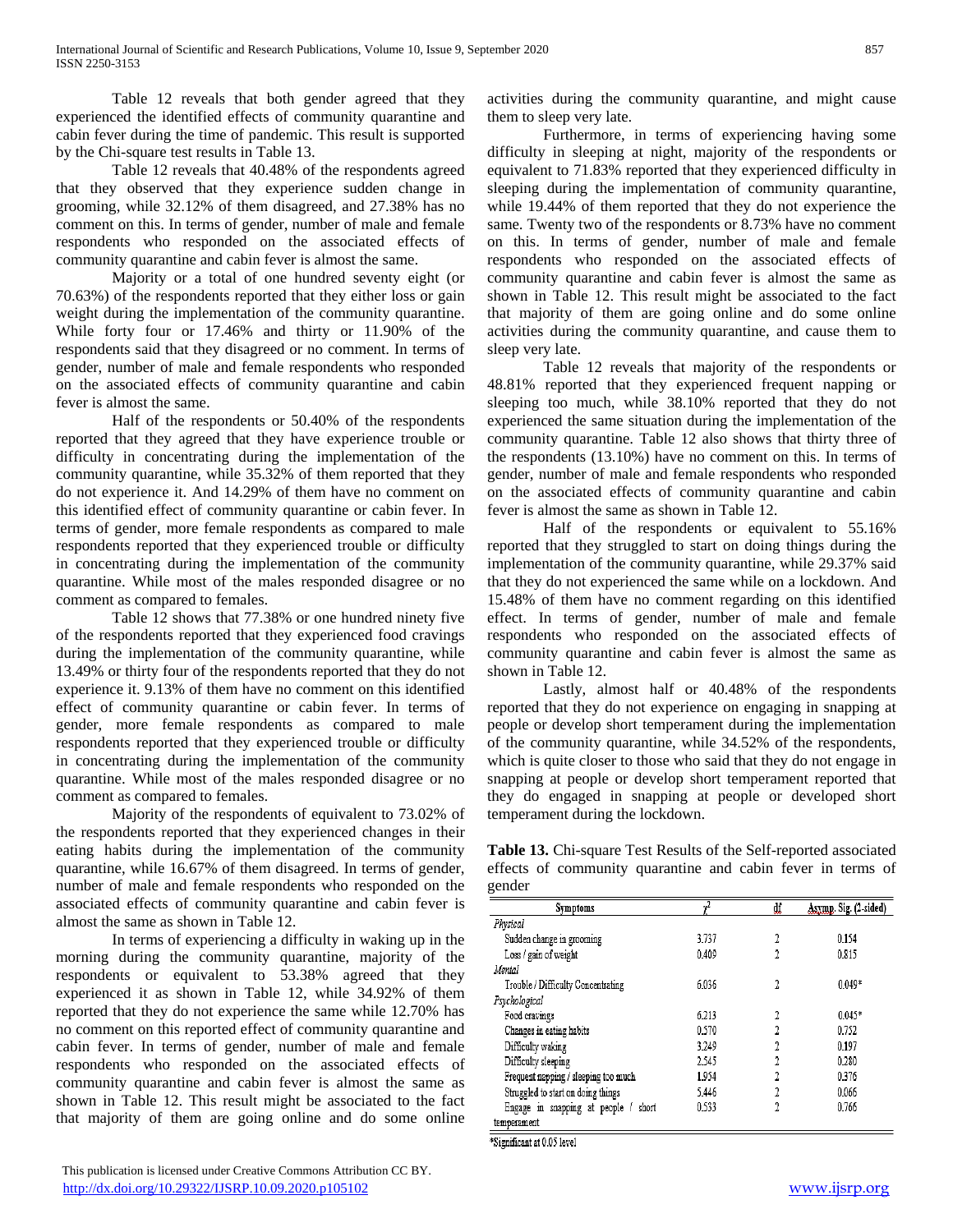Table 13 reveals that the Chi-square values for the selfreported associated effects of community quarantine and cabin fever in terms of gender. Effects on physical factors such as sudden change in grooming ( $\chi$ 2=3.737; p=0.154) and loss or gain of weight ( $χ$ 2=0.409;  $p$ =0.815) shows no significant difference.

However, research shows that men are less likely than women to believe that stress can impact their body/physical health. In addition, women are substantially more likely than men to say that they have tried to reduce stress over the years (www.apa.org/news). Furthermore, Table 13 also reveals that the reported effects on mental factor, such as having trouble or difficulty in concentrating  $(\gamma 2=6.036; \text{ p}=0.049)$  shows a significant difference. This gender difference shown that majority of the females reported that they experience difficulty in concentrating as compared to males (see also Table 12).

Effects on psychological factors reveals that the reported effects such as changes in eating habits ( $χ$ 2=0.570; p=0.752), difficulty in waking up ( $\chi$ 2=3.249; p=0.197), difficulty in sleeping ( $\chi$ 2=2.545; p=0.280), frequent napping or sleeping too much ( $\gamma$ 2=1.954; p=0.376), struggling to start on doing things ( $\chi$ 2=5.446; p=0.066), and engaging in snapping at people or having a short temperament ( $\chi$ 2=0.533; p=0.766) during the implementation of the community quarantine shows no significant difference among male and female respondents.

Maestripieri (2012) stated that according to Psychologists, there is a basic difference in the way men and women respond to social stress. For men, it is "flight or fight" while for women it is "tend and befriend". Taylor (2000) as cited by Maestripieri (2012) mentioned that when it comes to stress, women are different form men. Instead of getting ready to fight or to flee, women become more likely to express affiliative social behaviour, either befriend the enemy or to seek social support from their family members and friends. In addition, instead of releasing large amounts of norepinephrine and cortisol into bloodstream like men, women respond to stress by secreting more endorphins that help alleviate pain and make us feel good about social interactions and oxytocin that is linked on motivation to behave in a friendly manner.

Interestingly, among the identified effects under psychological factors, food cravings ( $\chi$ 2=6.213; p=0.045) shows a significant difference on the self-reported associated effects of community quarantine among male and female respondents. This denotes that most of the females agreed that they experience sudden food cravings during the implementation of the community quarantine as compared to male respondents.

Generally, the results show both male and female students of Quezon City University reported similar effects of community quarantine leading to cabin fever based on the results of their self-reported cabin fever symptoms assessment. Therefore, this study accepted the null hypothesis, stated earlier that there is no significant difference between the self-reported effects of cabin fever among college students of Quezon City University during the implementation of the community quarantine in Metro Manila in terms of their gender.

3.7 Interventions that may be used by educational leaders and parents to help the students to overcome the effect of cabin fever during the pandemic.

Based from the results, educational leaders and parents are highly encourage to optimize home as a multipurpose environment for both learning and recreation or entertainment, encourage students to read books especially those that they have missed out before or even re-read their favourite books, parents or teacher may also assigned schedules for book or chapter reading, encourage the students to listen to music, watch educational TV shows or educational video online, teach the students to follow certain schedules or develop a habit of dividing their time purposely, support virtual thematic discussions and group activities, encourage them to do some exercise and constantly remind them to look over with their health and diet. And lastly, the possibility for online discussion with a health professional or a psychologist is another concrete action that can help reduce anxiety and panic and overcome feelings of being alone or powerlessness (Zaharieva, 2020).

As the country and the rest of the world is still in the midst of the pandemic, people are forced to study and work from their home, and also find entertainment to avoid cabin fever and use their idle time indoors meaningfully (Co, 2020). This study reveals that for some people, being placed under home quarantine has given them time to get in shape physically, mentally, and psychologically. Others have resorted to online activities, learning new hobbies, and spending time with their loved ones to cope with the situation. However, it was also stressed out that remote learning and working arrangements, as well as online entertainment are not privileges everyone enjoys.

# IV. CONCLUSION AND RECOMMENDATIONS

Cabin fever is one of the many effects of the implementation of the Community Quarantine to people. It is a cycle of negative and distressing emotions experienced by individuals as a result of being isolated from the society or shifting away from their usual social activities. Due to Covid-19 pandemic, people all over the world are currently experiencing this phenomenon as everyone stays at home for long periods of time, most especially students. Some of the symptoms of cabin fever includes stress, restlessness, impatience, being easily agitated or highly irritable, lethargy, decreased motivation, persistent sadness, low moods, having a sense of hopelessness, mistrust of people, poor concentration, poor sleep hygiene, food cravings and even weight changes.

This study revealed that both male and female college students in Quezon City University (QCU) experience a same level of symptoms of cabin fever, which is from none to mild symptoms as revealed by the results of their self-reported assessment. And generally, the results shows both male and female students of Quezon City University reported similar effects of community quarantine leading to cabin fever based on the results of their self-reported cabin fever symptoms assessment. However, the study revealed a gender difference towards the associated effects of community quarantine that might lead to cabin fever in terms of mental and psychological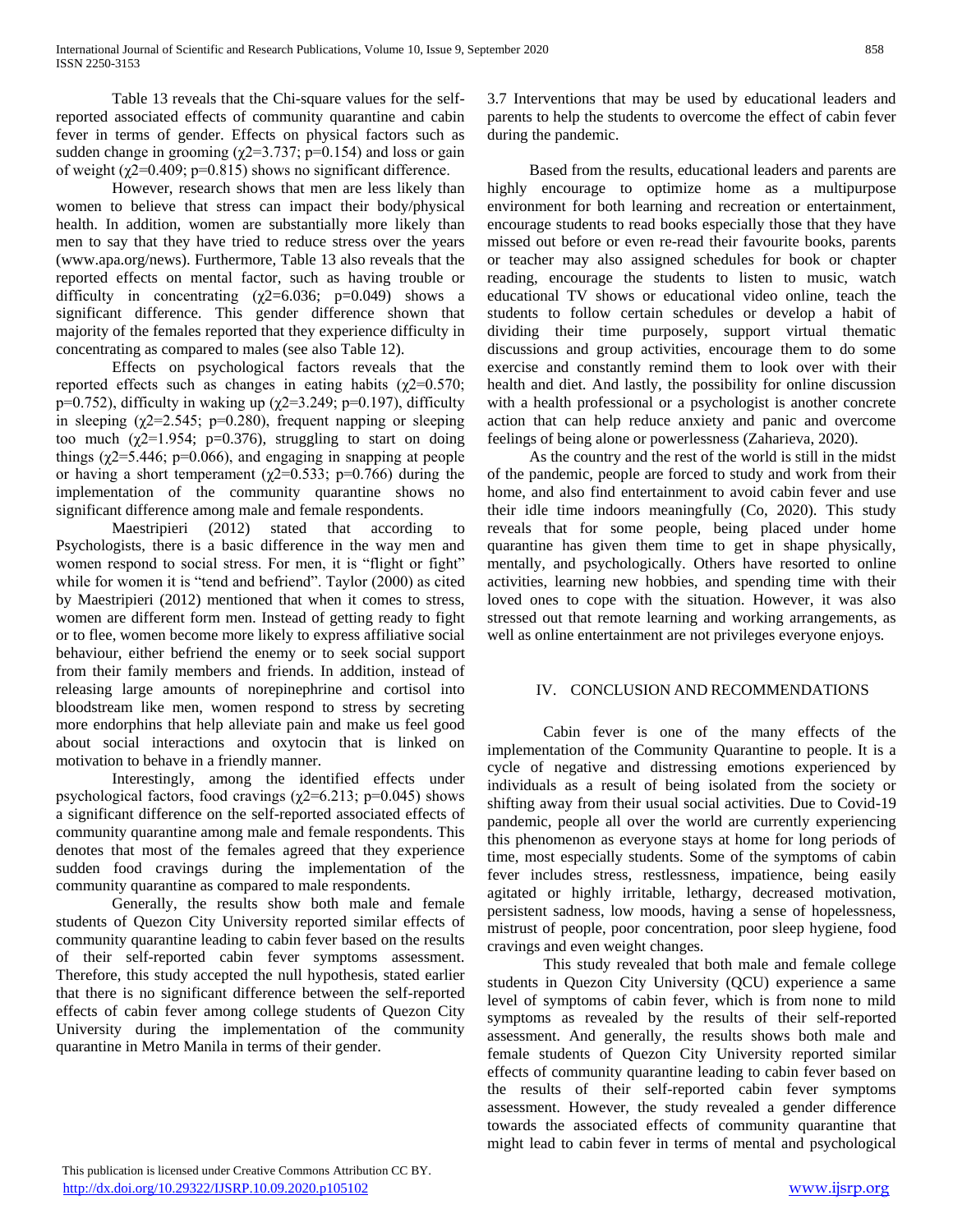factors, such as having trouble or difficulty in concentrating and food cravings, where in most of the females agreed that they experience having trouble or difficulty in concentrating and sudden food cravings during the implementation of the community quarantine as compared to male respondents.

It is highly recommended that parents and teachers should optimize home as a multipurpose environment for both learning and entertainment, encourage students to read books especially those that they have missed out before or even re-read their favourite books, parents or teacher may also assigned schedules for book or chapter reading, encourage the students to listen to music, watch educational TV shows or educational video online, teach the students to follow certain schedules or develop a habit of dividing their time purposely, support virtual thematic discussions and group activities, encourage them to do some exercise and constantly remind them to look over with their health and diet. And lastly, whenever the symptoms of cabin fever becomes worst, it is encourage to consult with a health professional or a psychologist to help reduce anxiety and panic and overcome feelings of being alone or powerlessness.

The University through the Office of Students Affairs and Guidance, Testing and Placement Office and other related offices should create a program to constantly monitor the physical and mental state of the students. In addition, activities that will promote mental health awareness and wellbeing while the students are at home should be utilized also. Programs and activities should be done online through zoom meetings or Google meet to name a few. And since, this study does not consider the nature of the students either extrovert or introvert, it is highly recommended to conduct a similar study that focus on the effects of cabin fever to introvert and extrovert type of students.

It was recommended for future researchers to consider studying the relationship of student's personality types to the possible changes in behaviour that they have experienced while they are in community quarantine.

#### ACKNOWLEDGMENT

The researchers would like to thank all the students of Quezon City University who participated in this study despite the pandemic, and to the QCU administration, faculty and staff. The researchers would also like to acknowledge the support and patience of their family during the conduct of this study. Special thanks to Ms. Cecille Tenecio-Tamalla for the map used in this paper.

#### **REFERENCES**

- [1] Aedlayanti, N. (2020) Self-isolation during Pandemic Might Cause Cabin Fever. Retrieved from https://ugm.ac.id/en/news/19648-self-isolationduring-pandemic-might-cause-cabin-fever
- [2] Alnjadat, R., et al. (2019) Gender Variations in social media usage and academic performance among students of University of Sharjah. Retrieved from

https://www.researchgate.net/publication/333791123\_Gender\_variation\_in\_ social\_media\_usage\_and\_academic\_performance\_among\_University\_of\_S harjah\_students

[3] Baloran, E. (2020) Knowledges, Attitudes, Anxiety and Coping Strategies of Students during COVID-19 Pandemic. Retrieved from https://www.researchgate.net/publication/341577682\_Knowledge\_Attitudes

 This publication is licensed under Creative Commons Attribution CC BY. <http://dx.doi.org/10.29322/IJSRP.10.09.2020.p105102> [www.ijsrp.org](http://ijsrp.org/)

\_Anxiety\_and\_Coping\_Strategies\_of\_Students\_during\_COVID-19\_Pandemic

- [4] Brooks S. et al. (2020) The psychological impact of quarantine and how to reduce it: rapid review of the evidence. Retrieved from https://www.thelancet.com/journals/lancet/article/PIIS0140- 6736(20)30460-8/fulltext
- [5] Calmorin, L. & Calmorin, M. (2007) Research Methods and Thesis Writing 2nd Edition. Rex Book Store Inc.
- [6] Campa, 2020
- [7] Chavez, C. (2020) Quezon City's COVID-19 cases surge to 9,540 or 5.23 percent of national tally. Retrieved from https://mb.com.ph/2020/08/22/quezon-citys-covid-19-cases-surge-to-9540 or-5-23-percent-of-national-tally/
- [8] Co, R. (2020) Mental Health in The Time of COVID-19 and Social Distancing. Retrieved from https://ph.asiatatler.com/life/mental-healthcoronavirus-social-distancing Dresden, 2020;
- [9] Dresden, D. (2020) What to know about cabin fever? Retrieved from https://www.medicalnewstoday.com/articles/cabin-fever
- [10] Fraenkel, J., Wallen, N., & Hyun, H. (2013) How to design and evaluate research in education 8th Ed. International Edition, McGraw-Hill Education. New YorkFritscher, 2020
- [11] Fritscher, L. (2020) Cabin Fever Symptoms and Coping Skills. Retrieved from https://www.verywellmind.com/cabin-fever-fear-of-isolation-2671734
- [12] Halton, 2019
- [13] Hartwell-Walker, Ed.D. (2020) Coping with Cabin Fever. Retrieved from https://psychcentral.com/lib/coping-with-cabin-fever/
- [14] Jones, A. (2020) Do I have 'cabin fever'? How to stay grounded as quarantines stretch on. Retrieved from https://www.ctvnews.ca/health/coronavirus/do-i-have-cabin-fever-how-tostay-grounded-as-quarantines-stretch-on-1.4898298
- [15] Kasahara G., et al. (2019) Gender Differences in Social Media Use and Cyberbullying in Belize: A Preliminary Report. Retrieved from https://www.researchgate.net/publication/332026001\_Gender\_Differences\_ in\_Social\_Media\_Use\_and\_Cyberbullying\_in\_Belize\_A\_Preliminary\_Repo rt
- [16] Kemp, 2020
- [17] Lange, J. (2020) 10 Cures For Cabin Fever From Eclectopia (Or How Not To Lose It During The Pandemic). Retrieved from https://www.wvpublic.org/post/10-cures-cabin-fever-eclectopia-or-hownot-lose-it-during-pandemic
- [18] Lee 2020
- [19] Maestripieri, D. (2012) Gender Differences in Responses to Stress: It Boils Down to a Single Gene. Retrieved from https://www.psychologytoday.com/us/blog/games-primatesplay/201203/gender-differences-in-responses-stress-it-boils-down-singlegene
- [20] Mattioli, A, et al. (2020) Quarantine during COVID-19 outbreak: Changes in diet and physical activity increase the risk of cardiovascular disease. Retrieved from the set of  $\sim$  from the set of  $\sim$  from the set of  $\sim$  from the set of  $\sim$  from the set of  $\sim$  from the set of  $\sim$  from the set of  $\sim$  from the set of  $\sim$  from the set of  $\sim$  from the set of  $\sim$  fr
	- https://www.sciencedirect.com/science/article/pii/S0939475320302131
- [21] Nonato, V. (2020) Coping with Life under Quarantine, Pinoy Style. Retrieved from https://www.onenews.ph/coping-with-life-under-quarantinepinoy-style
- [22] Park, K. (2020) Cabin fever in a pandemic: Philly-area families want their pools opened. Retrieved from https://www.inquirer.com/news/swim-poolopen-coronavirus-business-20200413.html
- [23] Pew Research Center (2015)
- [24] Porpora, T. (2020) Cuomo: 'Cabin fever' is a second epidemic. Retrieved from https://www.silive.com/coronavirus/2020/04/cuomo-cabin-fever-is-asecond-epidemic.html
- [25] Rogers, K. (2020) Do I have 'cabin fever?' What it is, how to 'cure' it. Retrieved from https://cnnphilippines.com/lifestyle/2020/3/20/cabin-fevercoronavirus-.html
- [26] Sng, A. (2020) Cabin Fever 101: Are you feeling it? Retrieved from https://www.gov.sg/article/cabin-fever-101-are-you-feeling-it
- [27] Sharma, M. (2020) Potential of weight gain during COVID-19 communitywide quarantine. Retrieved from https://medcraveonline.com/AOWMC/AOWMC-10-00305.pdf